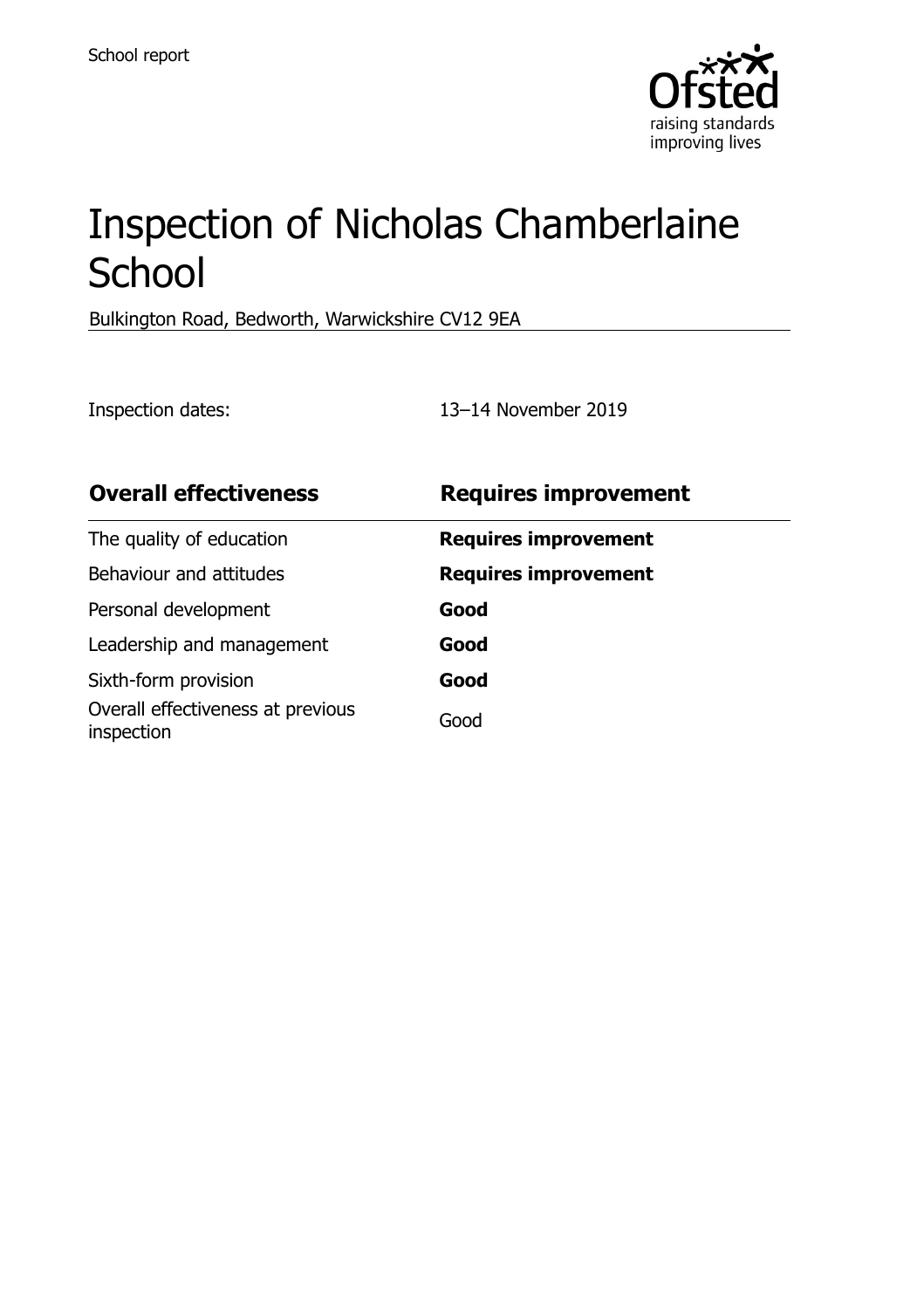

# **What is it like to attend this school?**

A new headteacher and leadership team have brought many changes to Nicholas Chamberlaine. Pupils told us how the school was improving. Behaviour is getting better and we saw pupils behaving sensibly and respectfully in their brand-new building.

Leaders want the school to feel like a family. Kindness and gratitude are part of everyday expectations. Pupils feel safe and, although bullying does happen, pupils are confident that someone will deal with it. Pupils told us that teachers care about them and want to help them do their best.

In lessons, pupils behave responsibly. They follow teachers' instructions. On occasions, pupils work too slowly on their activities.

Pupils have not achieved well enough in the past. Leaders are tackling this.

Leaders and teachers are very ambitious for pupils' wider development, offering lots of clubs and activities. Year 7 pupils are part of an exciting and innovative music project. Everyone is learning to play an instrument and will take part in performances later in the year. Parents and carers of Year 7 pupils tell us that their children love the opportunities they have been given.

#### **What does the school do well and what does it need to do better?**

In recent years, pupils have not made enough progress in a wide range of subjects, including English, mathematics and science. Leaders recognise this and are leading changes to the curriculum, teaching and the management of behaviour. Staff and pupils told us that the school was getting better. The school's ethos of proud traditions, wide horizons and high achievement lies at the heart of all leadership decisions.

All leaders are excited and engaged by their work on developing the curriculum. They are passionate about their subjects and want the pupils to learn and achieve well. Subject leaders were able to clearly explain their vision for learning in their subject. They have planned learning where topics are carefully ordered so that pupils build up their knowledge and skills.

However, these new curriculum plans are often at an early stage of development. For example, in English, the new more-challenging curriculum will not begin until January.

Teachers have good subject knowledge. They are good at explaining new ideas to pupils. There are some excellent examples, for example in French, of teachers helping pupils to remember things over the long term. But this was not consistent across all subjects and links to leaders' work on planning the curriculum. In mathematics, pupils could remember broad topic areas but not the detail they need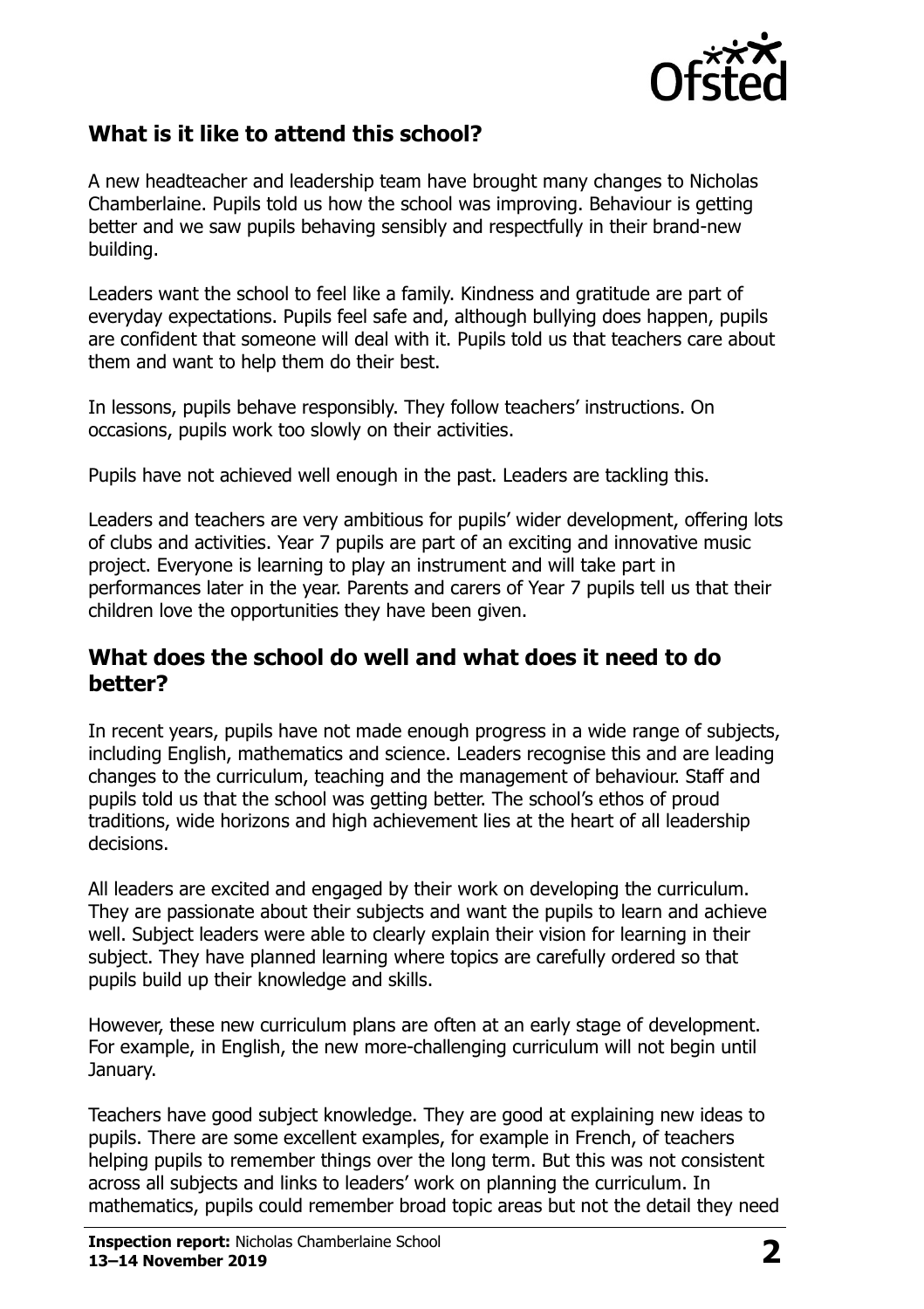

to answer examination questions.

There is considerable variation between departments in how they assess, identify and act on gaps in pupils' knowledge. Senior leaders recognise this and have planned improvements but for later in the year.

There is also variation in the provision for pupils with special educational needs and/or disabilities (SEND). In many subjects, good levels of challenge for pupils with SEND are planned. However, teachers are not consistently effective in helping these pupils to be successful.

Leaders plan well for pupils' personal development. The curriculum extends beyond the academic. It aims to build strength of character, with the focus on wide horizons and proud traditions. For example, all pupils participated in recent Remembrance Day activities. Pupils made and sold ceramic poppies in the local community. Pupils get good careers advice to help them decide what sort of course or apprenticeship will suit them best.

Pupils do not attend school as regularly as they should. The school introduced a number of strategies to try to improve attendance last year. These helped the very poorest attenders come to school more. However, overall attendance is still low.

The school currently places 25 students in alternative provision for part or all of the week. This means that a large number of pupils will not have access to the broadest curriculum that would be available to them at the school. Leaders recognise this and are reviewing how best to support these pupils and keep them in school.

The sixth form is good. It is well led and educational outcomes are improving. There is a broad curriculum offer, allowing students to study both academic and vocational courses. Teachers have expert knowledge of the courses they teach. At times, students do not have enough opportunities to apply the skills they are learning. Students are happy at school. They are supported, cared for and treated with respect. There are a growing number of extra-curricular opportunities. Students receive effective and impartial careers advice. Students are increasingly ambitious in their choice of where they go after leaving the sixth form.

# **Safeguarding**

The arrangements for safeguarding are effective.

A positive culture of safeguarding is very well established at the school. There is a coordinated approach to all safeguarding activities. Safeguarding leaders are confident and hold a detailed professional overview. They rigidly follow guidelines when recruiting new staff. Safeguarding policies are regularly updated, based on the trust's policy. Training is well planned and delivered regularly. Staff know what to do if they have a concern. Governors have a good understanding of local safeguarding concerns, including the 'Prevent' duty and county lines. Pupils are taught how to keep themselves safe. For example, they learn about cyber bullying and good mental health. Pupils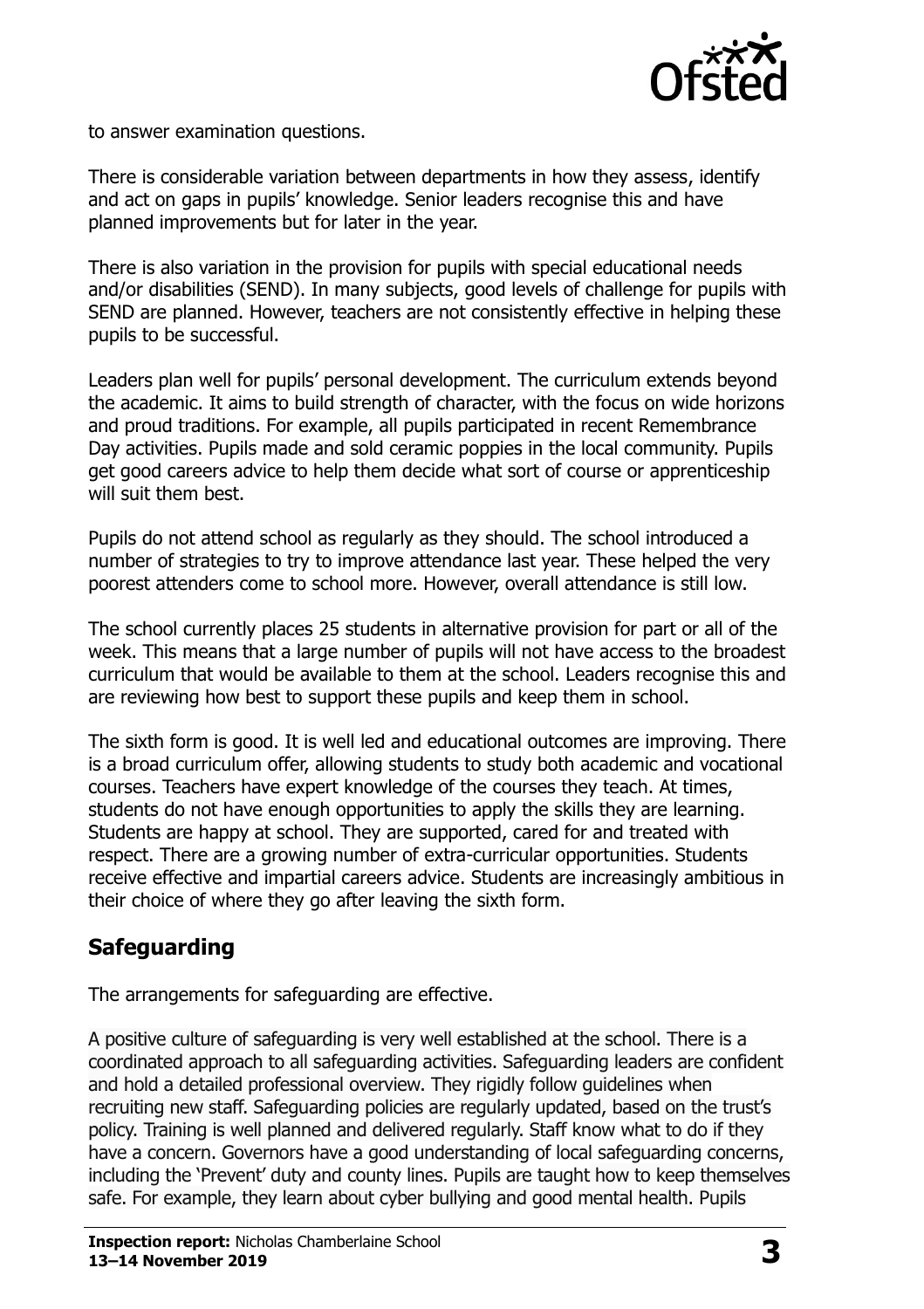

know who to speak to if they have any worries or concerns.

# **What does the school need to do to improve?**

### **(Information for the school and appropriate authority)**

- Not all subjects have a well-planned, challenging and coherent curriculum. Teaching is sometimes not helping pupils to remember what they have learned. This means that pupils are not learning as well as they could do. Senior leaders are planning a series of training activities to help teachers with this, while also supporting staff workload.
- **Pupils with SEND are not achieving as well as they should. This is because what is** being planned for them is not sufficiently challenging and, even when there is challenge planned, some teachers are not able to support pupils well. Some teachers and subjects have effective strategies and these should be shared more widely across the school.
- Teachers do not have a clear enough view of how well pupils are understanding what is planned and taught. Therefore, teachers are not able to use this information to help inform their teaching to help pupils embed and use their knowledge fluently. Leaders have plans in place to provide teachers with this support.
- **Pupils do not attend school regularly enough, particularly those pupils with SEND** and disadvantaged pupils. Leaders know that if pupils do not regularly attend, they will not make the progress that is expected of them. Leaders need to continue to develop strategies to improve attendance, particularly for pupils with SEND and disadvantaged pupils, and embed those protocols that are already having an impact.
- Too many pupils, including pupils with SEND, do not currently complete their education at Nicholas Chamberlaine. Instead, they attend alternative provision at other institutions. This limits the breadth of curriculum available for these pupils. Leaders have begun to explore strategies to make the school's curriculum more inclusive and reduce the number of pupils who require alternative provision.

### **How can I feed back my views?**

You can use [Ofsted Parent View](http://parentview.ofsted.gov.uk/) to give Ofsted your opinion on your child's school, or to find out what other parents and carers think. We use Ofsted Parent View information when deciding which schools to inspect, when to inspect them and as part of their inspection.

The Department for Education has further quidance on how to complain about a school.

If you're not happy with the inspection or the report, you can [complain to Ofsted.](http://www.gov.uk/complain-ofsted-report)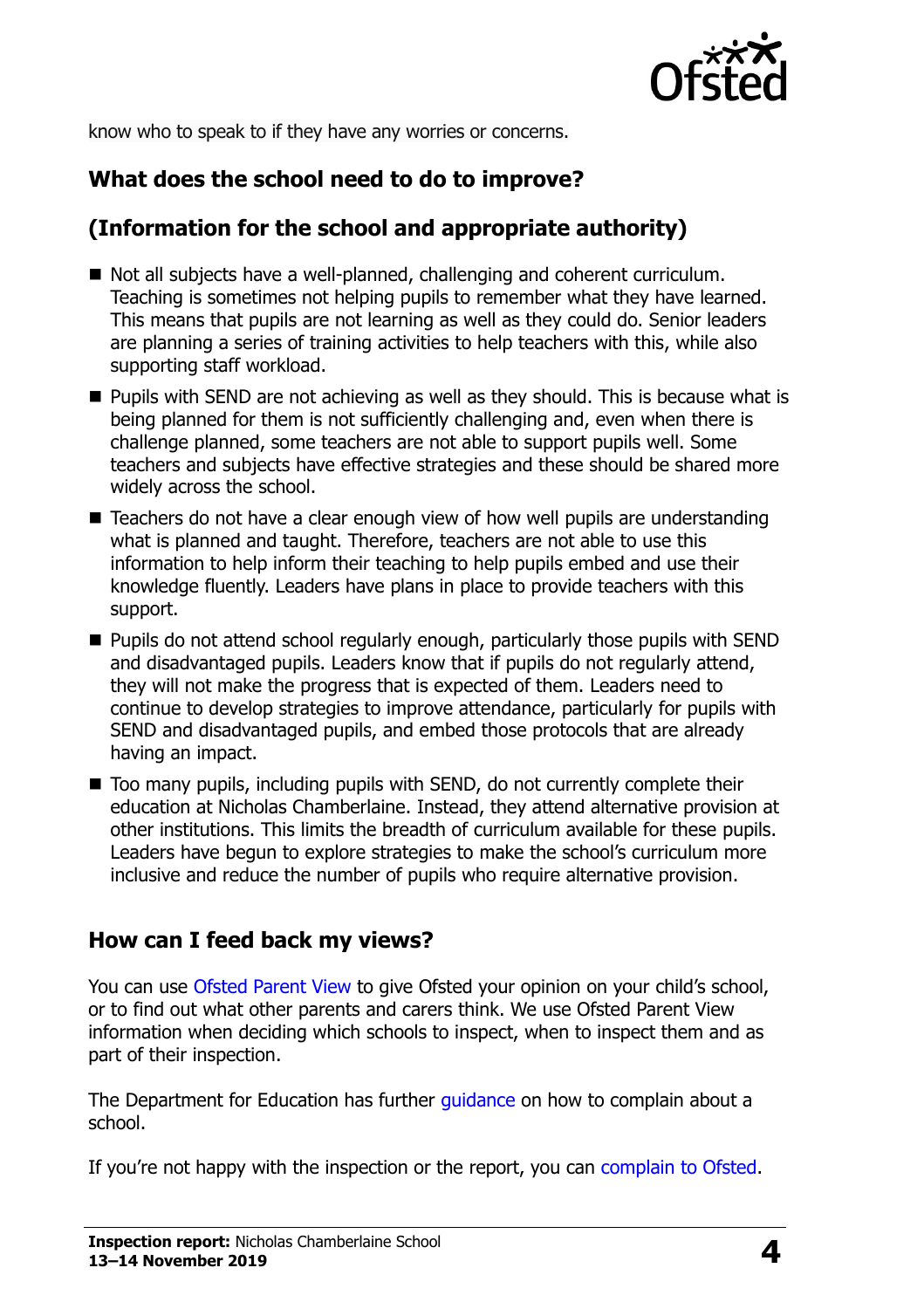

# **Further information**

You can search for [published performance information](http://www.compare-school-performance.service.gov.uk/) about the school.

In the report, '[disadvantaged pupils](http://www.gov.uk/guidance/pupil-premium-information-for-schools-and-alternative-provision-settings)' refers to those pupils who attract government pupil premium funding: pupils claiming free school meals at any point in the last six years and pupils in care or who left care through adoption or another formal route.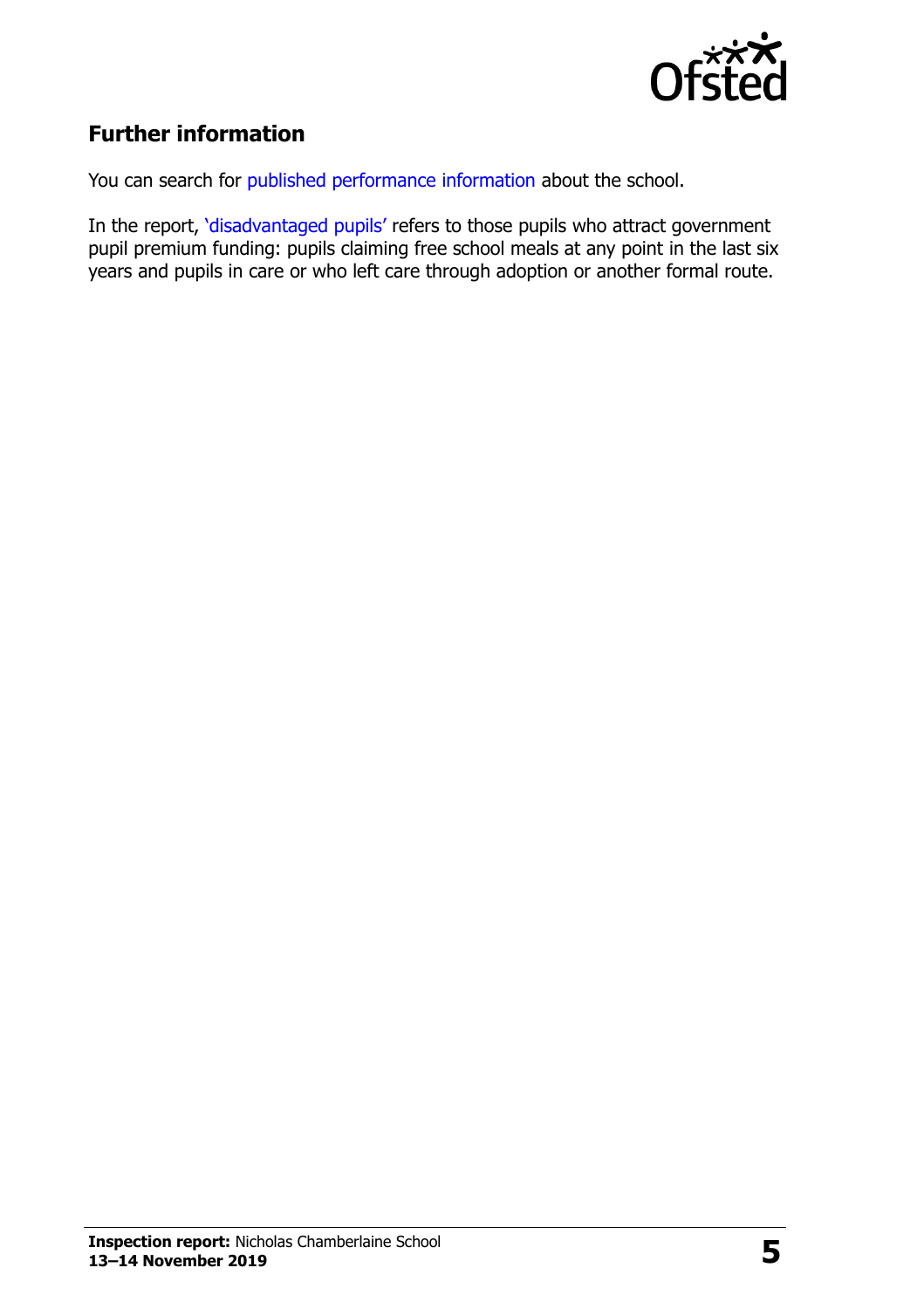

# **School details**

| Unique reference number                            | 139936                            |  |
|----------------------------------------------------|-----------------------------------|--|
| <b>Local authority</b>                             | Warwickshire                      |  |
| <b>Inspection number</b>                           | 10111818                          |  |
| <b>Type of school</b>                              | Secondary comprehensive           |  |
| <b>School category</b>                             | Academy sponsor-led               |  |
| Age range of pupils                                | 11 to 18                          |  |
| <b>Gender of pupils</b>                            | Mixed                             |  |
| <b>Gender of pupils in sixth-form</b><br>provision | Mixed                             |  |
| Number of pupils on the school roll                | 1,107                             |  |
| Of which, number on roll in the<br>sixth form      | 103                               |  |
| <b>Appropriate authority</b>                       | Board of trustees                 |  |
| <b>Chair of trust</b>                              | Trevor Edinborough                |  |
| <b>Headteacher</b>                                 | Louise Newman                     |  |
| Website                                            | www.nicholaschamberlaine-gst.org/ |  |
| Date of previous inspection                        | 17-18 June 2015                   |  |

# **Information about this school**

■ The school currently uses full-time and part-time alternative provision at Flexible Learning, Positive About Young People, Dare to Dream, Academy 21, Virtual Schools Tutor Coventry Social Services, Orion and Values Academy.

### **Information about this inspection**

We carried out this inspection under section 5 of the Education Act 2005.

- We met with the headteacher and members of the school leadership team. We spoke with pupils, both formally and informally, about their work and school life. We met with the chair of the improvement board and three other governors, and held a telephone conversation with the chair of the trust.
- We evaluated the effectiveness of safeguarding at the school. The school's single central record was reviewed. We met with the designated safeguarding lead,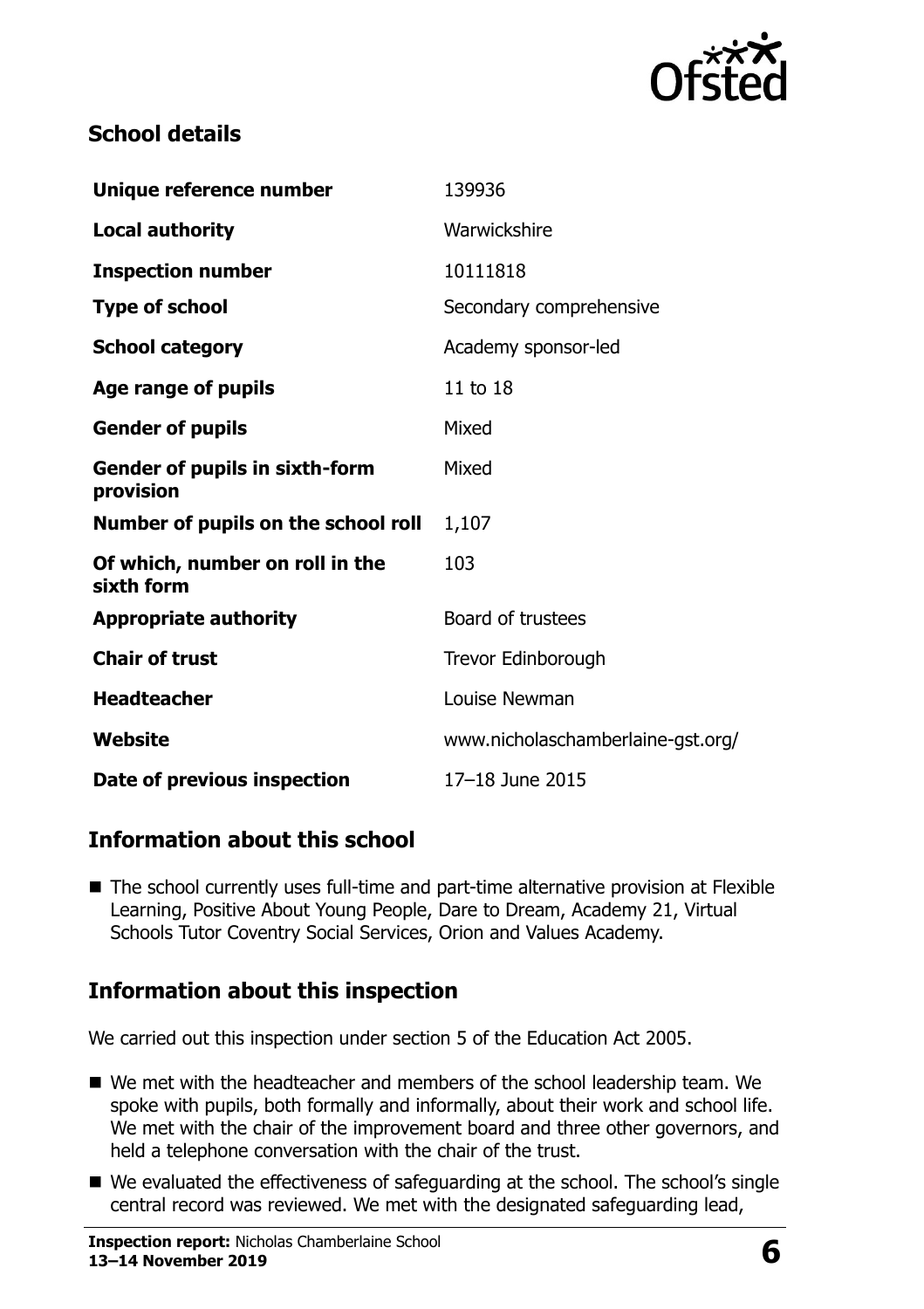

scrutinised safeguarding documentation and spoke to pupils and staff.

- No pupils or staff responded to the Ofsted online surveys but we considered the views of 79 parents who responded to the Ofsted Parent View survey.
- We looked in detail at English, mathematics, science, history, French and computing. In these subjects, we held meetings with subject leaders and with small groups of teachers, visited lessons, looked at pupils' work and spoke to pupils.

#### **Inspection team**

| Deborah James, lead inspector | Ofsted Inspector |
|-------------------------------|------------------|
| Colin Parker                  | Ofsted Inspector |
| David Hermitt                 | Ofsted Inspector |
| Nicola Walters                | Ofsted Inspector |
| Marie McMahon                 | Ofsted Inspector |